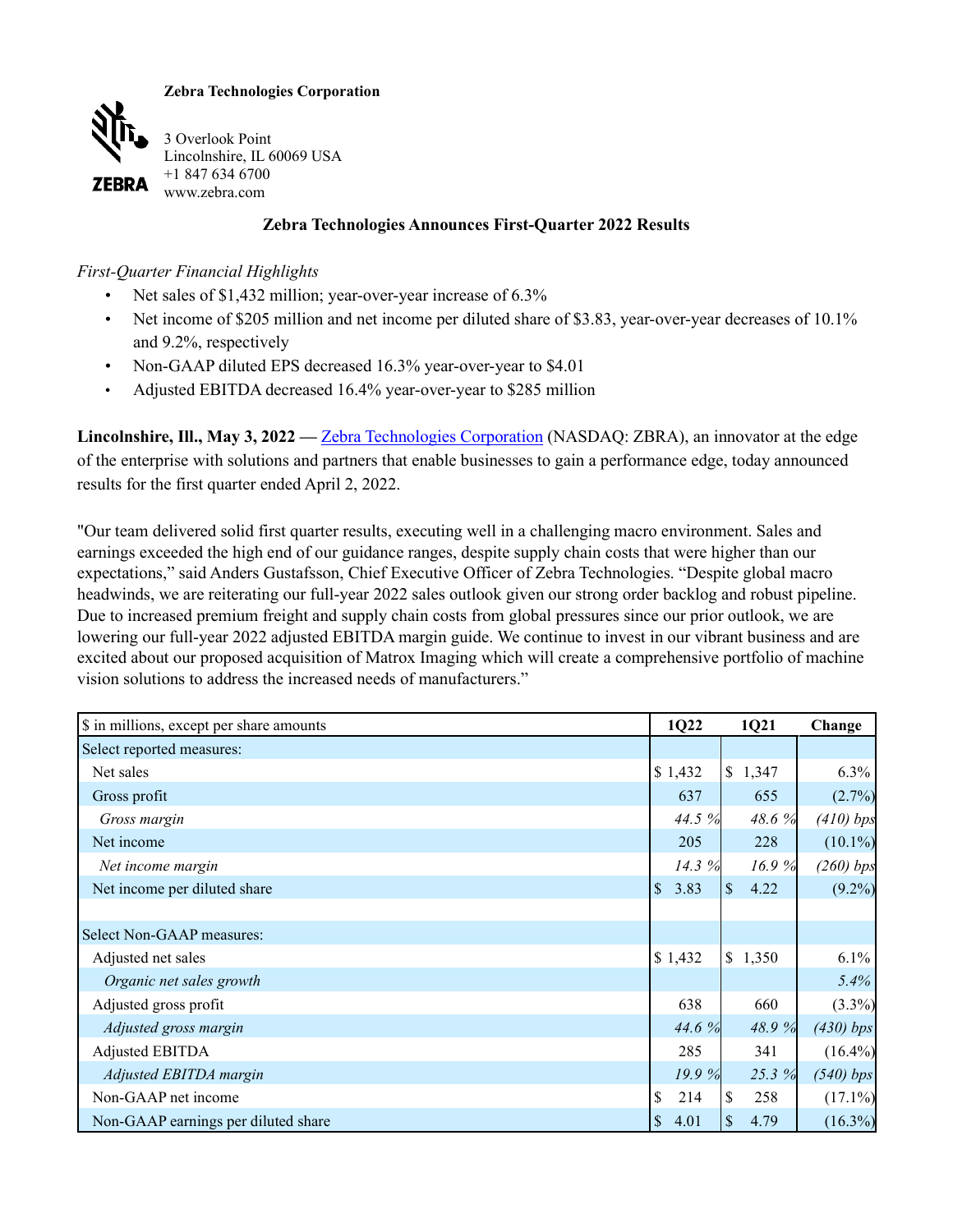Net sales were \$1,432 million in the first quarter of 2022 compared to \$1,347 million in the first quarter of 2021. Net sales in the Enterprise Visibility & Mobility ("EVM") segment were \$1,038 million in the first quarter of 2022 compared with \$921 million in the first quarter of 2021. Asset Intelligence & Tracking ("AIT") segment net sales were \$394 million in the first quarter of 2022 compared to \$429 million in the prior year period. Consolidated organic net sales for the first quarter increased 5.4%. First-quarter year-over-year organic net sales increased by 11.6% in the EVM segment and decreased by 8.1% in the AIT segment.

First quarter 2022 gross profit was \$637 million compared to \$655 million in the prior year period. Gross margin decreased to 44.5% for the first quarter of 2022 compared to 48.6% in the prior year period. The decrease was primarily due to increased premium freight and component part costs, as well as unfavorable business mix. These decreases were partially offset by higher service and software margin. Adjusted gross margin was 44.6% in the first quarter of 2022 compared to 48.9% in the prior year period.

Operating expenses increased in the first quarter of 2022 to \$425 million from \$383 million in the prior year period, primarily due to recently acquired businesses, as well as increased marketing program activities and employee travel as in-person activities resumed. Adjusted operating expenses increased in the first quarter of 2022 to \$372 million from \$337 million in the prior year period.

Net income for the first quarter of 2022 was \$205 million, or \$3.83 per diluted share, compared to net income of \$228 million, or \$4.22 per diluted share, for the first quarter of 2021. Non-GAAP net income for the first quarter of 2022 decreased to \$214 million, or \$4.01 per diluted share, compared to \$258 million, or \$4.79 per diluted share, for the prior year period.

Adjusted EBITDA for the first quarter of 2022 decreased to \$285 million, or 19.9% of adjusted net sales, compared to \$341 million, or 25.3% of adjusted net sales for the first quarter of 2021 due to lower gross profit and higher operating expenses as a percentage of sales.

# **Balance Sheet and Cash Flow**

As of April 2, 2022, the company had cash and cash equivalents of \$141 million and total debt of \$1,101 million.

For the first three months of 2022, the company generated \$54 million of operating cash flow and made capital expenditures of \$14 million, resulting in free cash flow of \$40 million. The company made \$5 million in venture investments. In addition, the company made \$305 million of share repurchases under its existing authorization and had net debt borrowings of \$105 million.

### **Outlook**

### Second Quarter 2022

The company expects second quarter 2022 adjusted net sales to increase 3% to 7% compared to the second quarter of 2021 which assumes a net neutral impact from acquisitions and foreign currency translation.

Adjusted EBITDA margin for the second quarter of 2022 is expected to be approximately 20% to 21%, which includes approximately \$60 million of premium supply chain costs. Non-GAAP earnings per diluted share are expected to be in the range of \$4.05 to \$4.35. This assumes an adjusted effective tax rate of approximately 18%.

# Full Year 2022

The Company continues to expect adjusted net sales to increase 3% to 7% from 2021, which assumes approximately 50 basis point negative net impact from foreign currency translation and acquisitions.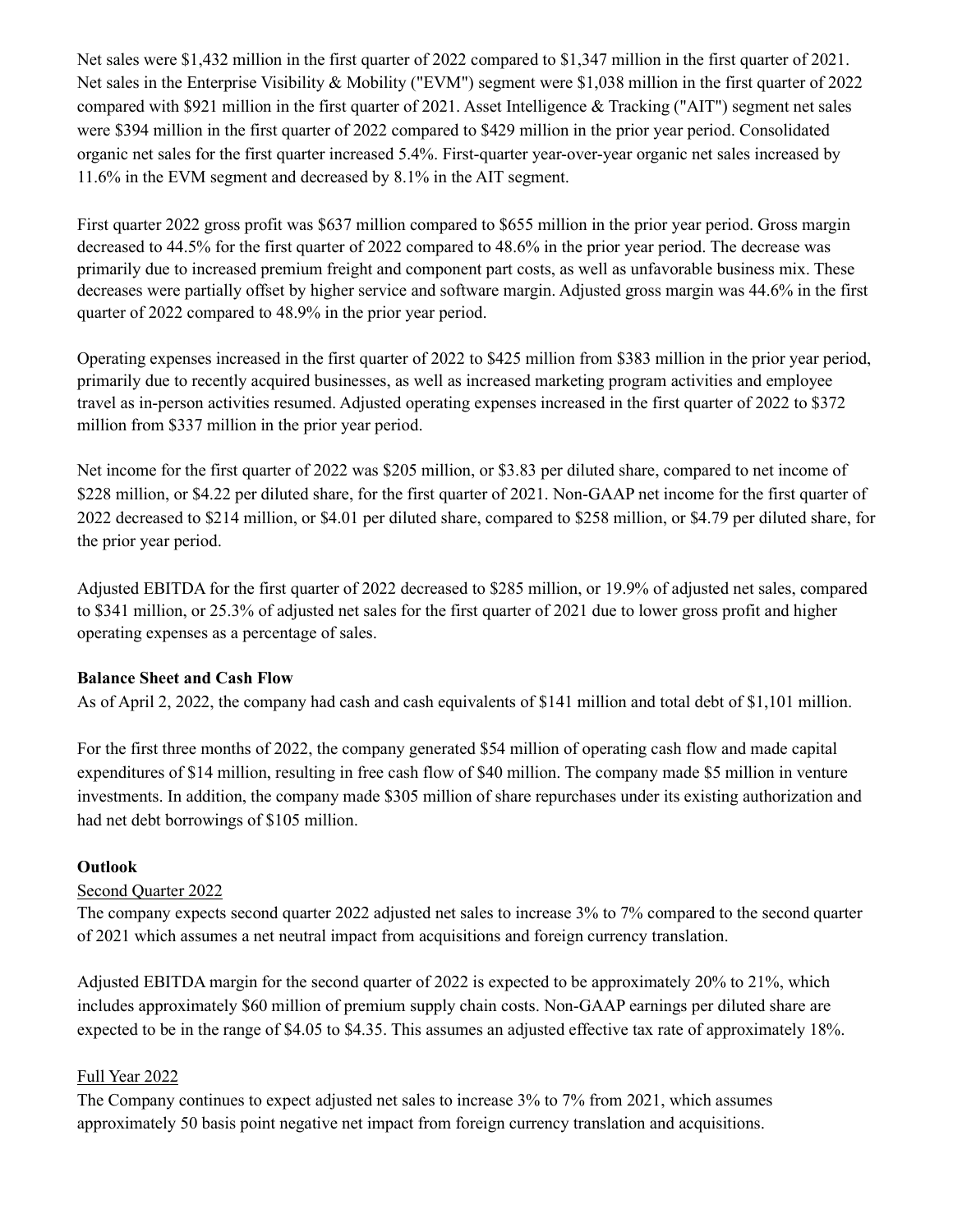Adjusted EBITDA margin is now expected to be approximately 22% to 23%. This assumes approximately \$200 million impact from premium supply chain costs.

Free cash flow is now expected to be at least \$800 million.

The outlook amounts provided above do not include any projected results from the acquisition of Matrox Imaging, which is expected to close mid-2022.

The company does not provide a reconciliation for non-GAAP estimates on a forward-looking basis where it is unable to provide a meaningful or accurate calculation or estimation of reconciling items and the information is not available without unreasonable effort. This is due to the inherent difficulty of forecasting the timing or amount of the most directly comparable forward-looking GAAP financial measure as discussed under the "Forward-Looking Statements" caption below. This would include items that have not yet occurred, are out of the company's control and/or cannot be reasonably predicted, and that would impact diluted net earnings per share. For the same reasons, the company is unable to address the probable significance of the unavailable information. Forward-looking non-GAAP financial measures provided without the most directly comparable GAAP financial measures may vary materially from the corresponding GAAP financial measures.

## **Conference Call Notification**

Investors are invited to listen to a live webcast of Zebra's conference call regarding the company's financial results. The conference call will be held today, Tuesday May 3, at 7:30 a.m. Central Time (8:30 a.m. Eastern Time). To view the webcast, visit the investor relations section of the company's website at [investors.zebra.com.](https://investors.zebra.com/overview/default.aspx)

## **About Zebra**

Zebra (NASDAQ: ZBRA) empowers organizations to thrive in the on-demand economy by making every front-line worker and asset at the edge visible, connected and fully optimized. With an ecosystem of more than 10,000 partners across more than 100 countries, Zebra serves customers of all sizes – including 94% of the Fortune 100 – with an award-winning portfolio of hardware, software, services and solutions that digitize and automate workflows. Supply chains are more dynamic, customers and patients are better served, and workers are more engaged when they utilize Zebra innovations that help them sense, analyze and act in real time. In 2021, Zebra expanded its industrial automation portfolio with its Fetch Robotics acquisition and increased its machine vision and AI software capabilities with the acquisitions of Adaptive Vision and antuit.ai. Zebra is #25 on Newsweek's inaugural list of America's Most Loved Workplaces and on Forbes' list of America's best employers for the fifth year. Learn more at [zebra.com](https://www.zebra.com/us/en.html) or [sign up for news alerts.](https://investors.zebra.com/resources/email-alerts/default.aspx) Follow Zebra's [Your Edge blog,](https://www.zebra.com/us/en/blog.html) [LinkedIn,](https://www.linkedin.com/company/zebra-technologies/) [Twitter](https://twitter.com/zebratechnology) and [Facebook,](https://www.facebook.com/ZebraTechnologiesGlobal/) and check out our [Story Hub: Zebra Perspectives.](https://www.zebra.com/us/en/about-zebra/newsroom.html)

### **Forward-Looking Statements**

This press release contains forward-looking statements, as defined by the Private Securities Litigation Reform Act of 1995, including, without limitation, the statements regarding the company's outlook. Actual results may differ from those expressed or implied in the company's forward-looking statements. These statements represent estimates only as of the date they were made. Zebra undertakes no obligation, other than as may be required by law, to publicly update or revise any forward-looking statements, whether as a result of new information, future events, changed circumstances or any other reason after the date of this release.

These forward-looking statements are based on current expectations, forecasts and assumptions and are subject to the risks and uncertainties inherent in Zebra's industry, market conditions, general domestic and international economic conditions, and other factors. These factors include customer acceptance of Zebra's offerings and competitors' offerings and the potential effects of emerging technologies and changes in customer requirements. The effect of global market conditions, and the availability of credit and capital markets volatility may have adverse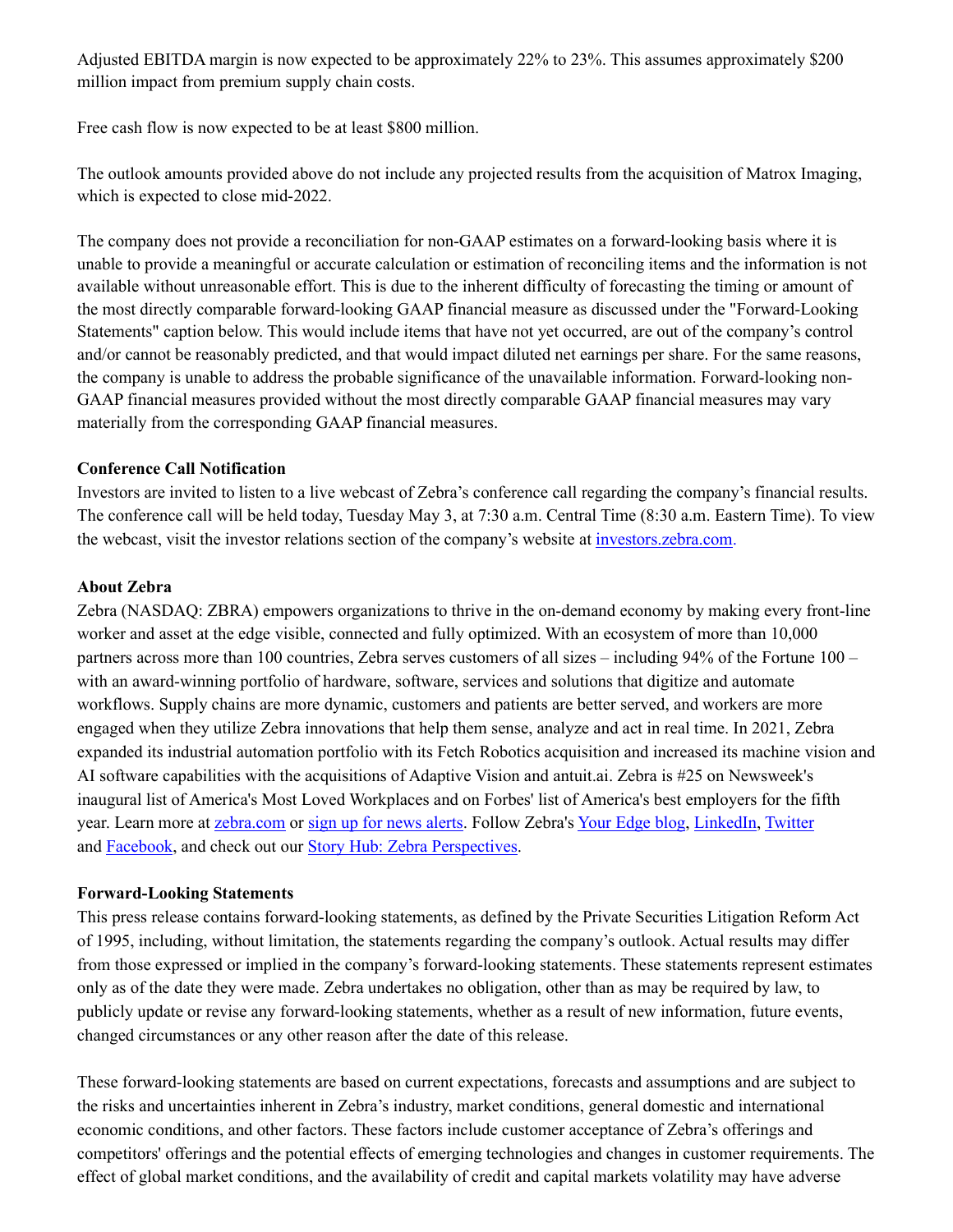effects on Zebra, its suppliers and its customers. In addition, natural disasters, man-made disasters, public health issues (including pandemics), and cybersecurity incidents may have negative effects on our business and results of operations. Our ability to purchase sufficient materials, parts, and components as well as our ability to provide services and software to meet customer demand could negatively impact our results of operations and customer relationships. Profits and profitability may be affected by Zebra's ability to control manufacturing and operating costs. Because of its debt, interest rates and financial market conditions may also have an impact on results. Foreign exchange rates, customs duties and trade policies may have an effect on financial results because of the large percentage of our international sales. The impacts of changes in foreign and domestic governmental policies, regulations, or laws, as well as the outcome of litigation or tax matters in which Zebra may be involved are other factors. The success of integrating acquisitions could also affect profitability, reported results and the company's competitive position in its industry. These and other factors could have an adverse effect on Zebra's sales, gross profit margins and results of operations and increase the volatility of our financial results. When used in this release and documents referenced, the words "anticipate," "believe," "outlook," and "expect" and similar expressions, as they relate to the company or its management, are intended to identify such forward-looking statements, but are not the exclusive means of identifying these statements. Descriptions of the risks, uncertainties and other factors that could affect the company's future operations and results can be found in Zebra's filings with the Securities and Exchange Commission, including the company's most recent Form 10-K and Form 10-Q.

#### **Use of Non-GAAP Financial Information**

This press release contains certain Non-GAAP financial measures, consisting of "adjusted net sales," "adjusted gross profit," "EBITDA," "Adjusted EBITDA," "Non-GAAP net income," "Non-GAAP earnings per share," "free cash flow," "organic net sales growth," and "adjusted operating expenses." Management presents these measures to focus on the on-going operations and believes it is useful to investors because they enable them to perform meaningful comparisons of past and present operating results. The company believes it is useful to present non-GAAP financial measures, which exclude certain significant items, as a means to understand the performance of its ongoing operations and how management views the business. Please see the "Reconciliation of GAAP to Non-GAAP Financial Measures" tables and accompanying disclosures at the end of this press release for more detailed information regarding non-GAAP financial measures herein, including the items reflected in adjusted net earnings calculations. These measures, however, should not be construed as an alternative to any other measure of performance determined in accordance with GAAP.

The company does not provide a reconciliation for non-GAAP estimates on a forward-looking basis (including the information under "Outlook" above) where it is unable to provide a meaningful or accurate calculation or estimation of reconciling items and the information is not available without unreasonable effort. This is due to the inherent difficulty of forecasting the timing or amount of various items that have not yet occurred, are out of the company's control and/or cannot be reasonably predicted, and that would impact diluted net earnings per share, the most directly comparable forward-looking GAAP financial measure. For the same reasons, the company is unable to address the probable significance of the unavailable information. Forward-looking non-GAAP financial measures provided without the most directly comparable GAAP financial measures may vary materially from the corresponding GAAP financial measures.

As a global company, Zebra's operating results reported in U.S. dollars are affected by foreign currency exchange rate fluctuations because the underlying foreign currencies in which the company transacts change in value over time compared to the U.S. dollar; accordingly, the company presents certain organic growth financial information, which includes impacts of foreign currency translation, to provide a framework to assess how the company's businesses performed excluding the impact of foreign currency exchange rate fluctuations. Foreign currency impact represents the difference in results that are attributable to fluctuations in the currency exchange rates used to convert the results for businesses where the functional currency is not the U.S. dollar. This impact is calculated by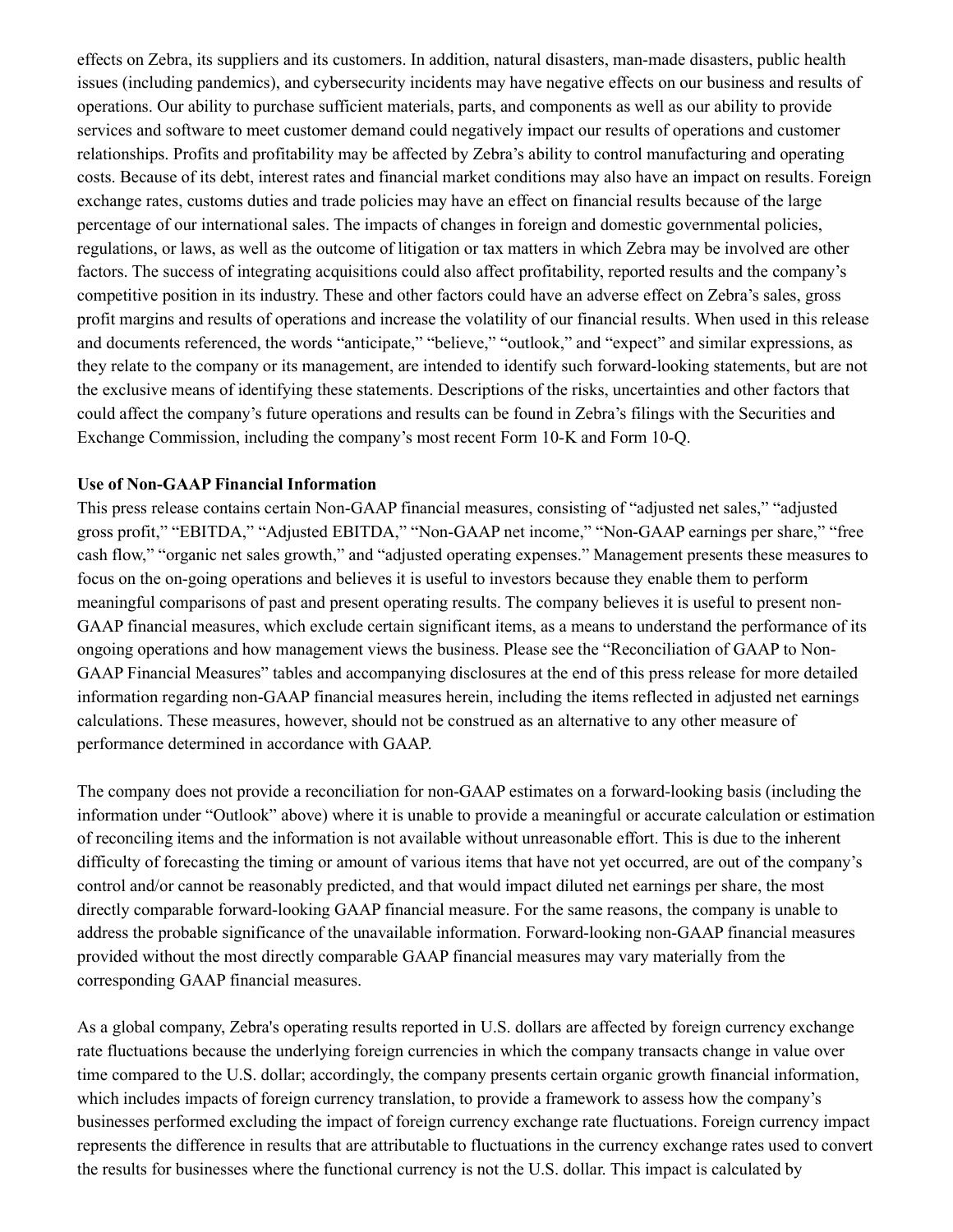translating current period results at the currency exchange rates used in the comparable period in the prior year, rather than the exchange rates in effect during the current period. In addition, the company excludes the impact of its foreign currency hedging program in the prior year periods. The company believes these measures should be considered a supplement to and not in lieu of the company's performance measures calculated in accordance with GAAP.

### **Contacts**

Investors Media Michael Steele, CFA, IRC Therese Van Ryne Phone: + 1 847 793 6707 Phone: + 1 847 370 2317 msteele@zebra.com therese.vanryne@zebra.com

Vice President, Investor Relations Senior Director, External Communications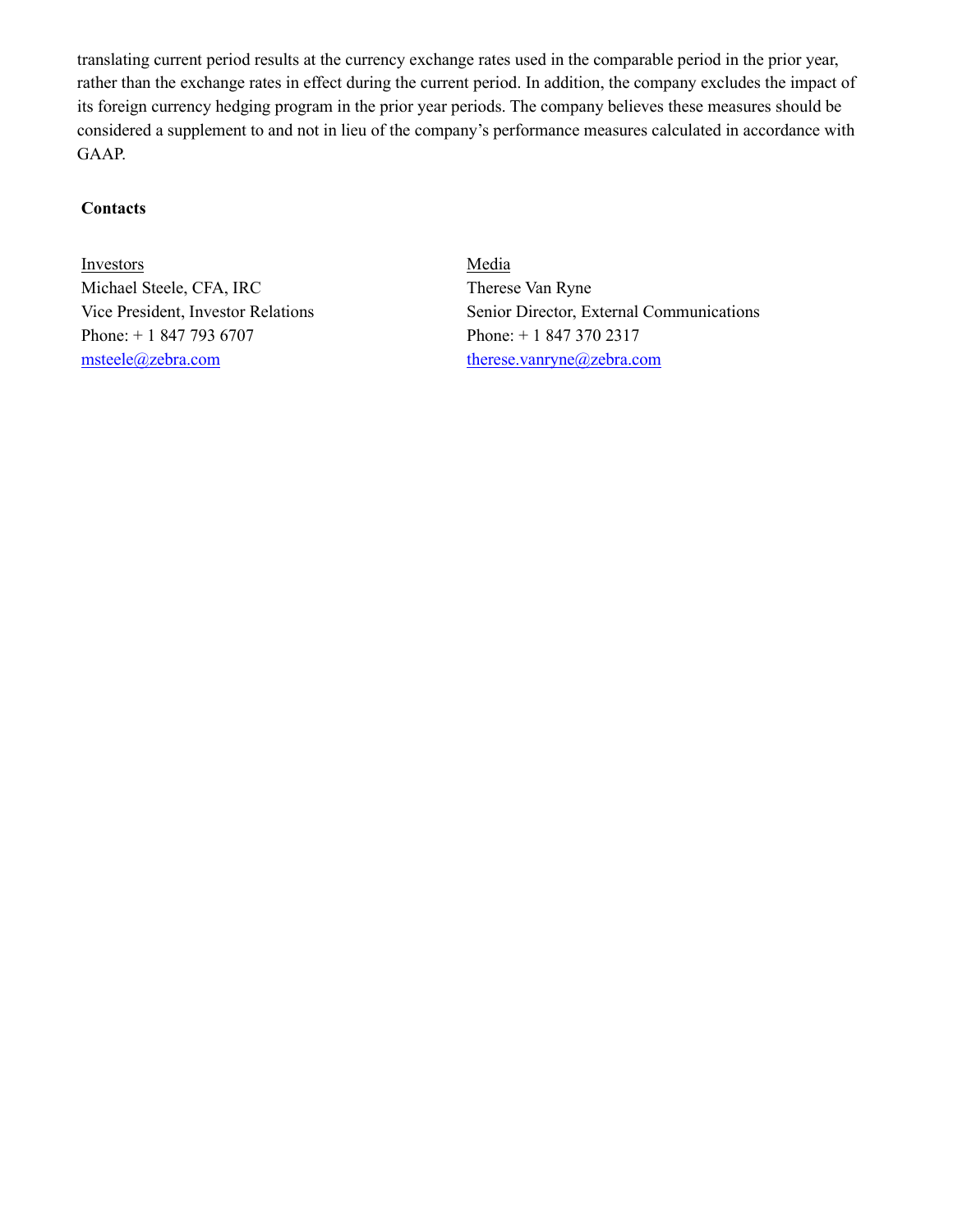# **ZEBRA TECHNOLOGIES CORPORATION AND SUBSIDIARIES**

**CONSOLIDATED BALANCE SHEETS**

(In millions, except share data)

|                                                                                                                               |              | April 2,<br>2022 |               | December 31,<br>2021 |
|-------------------------------------------------------------------------------------------------------------------------------|--------------|------------------|---------------|----------------------|
|                                                                                                                               |              | (Unaudited)      |               |                      |
| Assets                                                                                                                        |              |                  |               |                      |
| Current assets:                                                                                                               |              |                  |               |                      |
| Cash and cash equivalents                                                                                                     | $\mathbb{S}$ | 141              | $\mathcal{S}$ | 332                  |
| Accounts receivable, net of allowances for doubtful accounts of \$1 million each as of<br>Anril 2, 2022 and December 31, 2021 |              | 808              |               | 752                  |
| Inventories, net                                                                                                              |              | 469              |               | 491                  |
| Income tax receivable                                                                                                         |              | 14               |               | 8                    |
| Prepaid expenses and other current assets                                                                                     |              | 137              |               | 106                  |
| <b>Total Current assets</b>                                                                                                   |              | 1,569            |               | 1,689                |
| Property, plant and equipment, net                                                                                            |              | 271              |               | 272                  |
| Right-of-use lease assets                                                                                                     |              | 133              |               | 131                  |
| Goodwill                                                                                                                      |              | 3,266            |               | 3,265                |
| Other intangibles, net                                                                                                        |              | 437              |               | 469                  |
| Deferred income taxes                                                                                                         |              | 226              |               | 192                  |
| Other long-term assets                                                                                                        |              | 227              |               | 197                  |
| <b>Total Assets</b>                                                                                                           |              | 6,129            |               | 6,215                |
| Liabilities and Stockholders' Equity                                                                                          |              |                  |               |                      |
| Current liabilities:                                                                                                          |              |                  |               |                      |
| Current portion of long-term debt                                                                                             | \$           | 183              | \$            | 69                   |
| Accounts payable                                                                                                              |              | 691              |               | 700                  |
| <b>Accrued liabilities</b>                                                                                                    |              | 459              |               | 639                  |
| Deferred revenue                                                                                                              |              | 397              |               | 380                  |
| Income taxes payable                                                                                                          |              | 69               |               | 12                   |
| <b>Total Current liabilities</b>                                                                                              |              | 1,799            |               | 1,800                |
| Long-term debt                                                                                                                |              | 913              |               | 922                  |
| Long-term lease liabilities                                                                                                   |              | 122              |               | 121                  |
| Deferred income taxes                                                                                                         |              | 4                |               | 6                    |
| Long-term deferred revenue                                                                                                    |              | 318              |               | 315                  |
| Other long-term liabilities                                                                                                   |              | 67               |               | 67                   |
| <b>Total Liabilities</b>                                                                                                      |              | 3,223            |               | 3,231                |
| Stockholders' Equity:                                                                                                         |              |                  |               |                      |
| Preferred stock, \$.01 par value; authorized 10,000,000 shares; none issued                                                   |              |                  |               |                      |
| Class A common stock, \$.01 par value; authorized 150,000,000 shares; issued<br>72.151.857 shares                             |              | $\mathbf{1}$     |               | $\mathbf{1}$         |
| Additional paid-in capital                                                                                                    |              | 487              |               | 462                  |
| Treasury stock at cost, 19,367,014 and 18,736,582 shares as of April 2, 2022 and<br>December 31, 2021, respectively           |              | (1, 331)         |               | (1,023)              |
| Retained earnings                                                                                                             |              | 3,778            |               | 3,573                |
| Accumulated other comprehensive loss                                                                                          |              | (29)             |               | (29)                 |
| Total Stockholders' Equity                                                                                                    |              | 2,906            |               | 2,984                |
| Total Liabilities and Stockholders' Equity                                                                                    | \$           | $6,129$ \$       |               | 6,215                |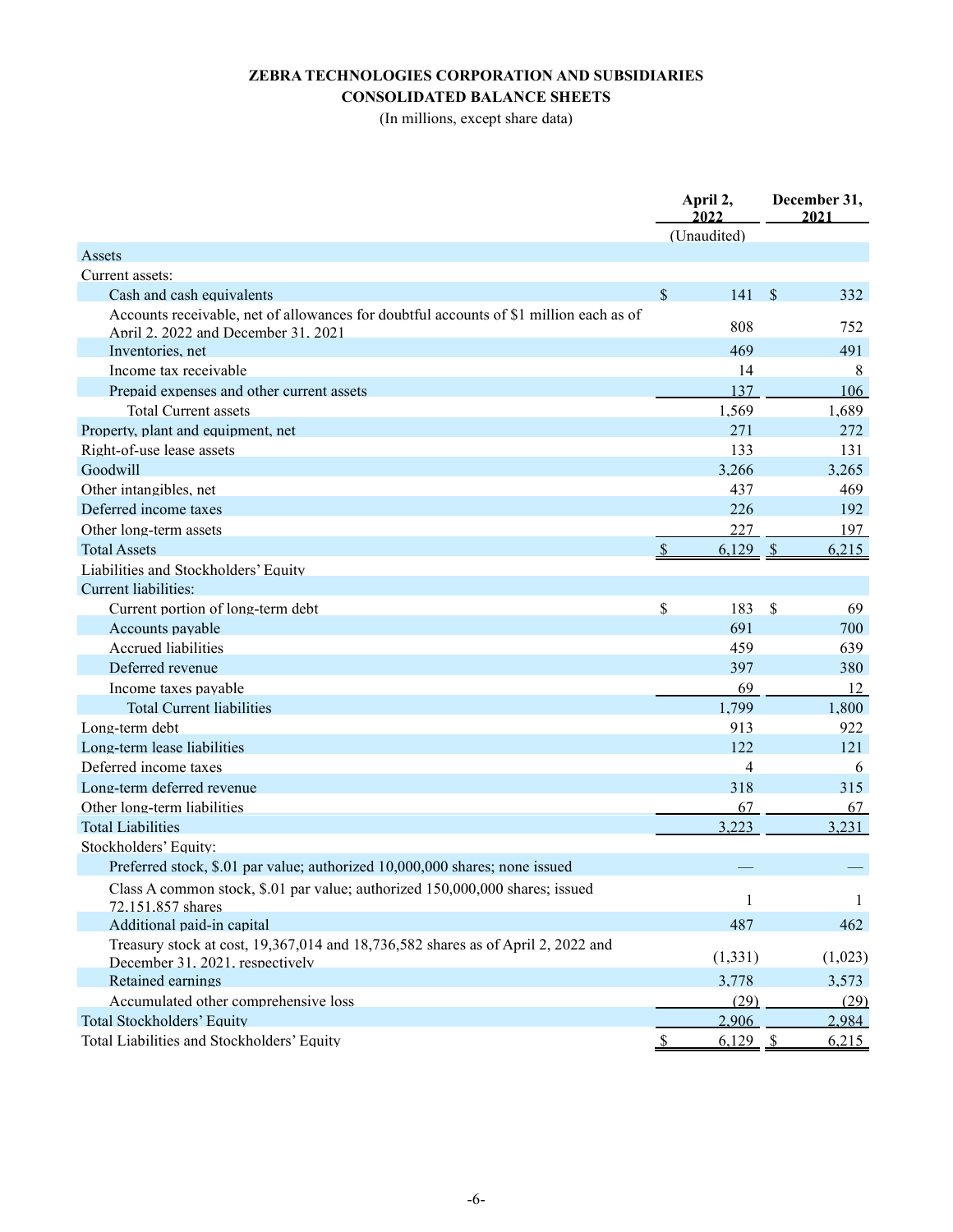# **ZEBRA TECHNOLOGIES CORPORATION AND SUBSIDIARIES CONSOLIDATED STATEMENTS OF OPERATIONS**

(In millions, except share data)

(Unaudited)

|                                   |              | <b>Three Months Ended</b> |      |                  |  |
|-----------------------------------|--------------|---------------------------|------|------------------|--|
|                                   |              | April 2,<br>2022          |      | April 3,<br>2021 |  |
| Net sales:                        |              |                           |      |                  |  |
| Tangible products                 | \$           | 1,207                     | \$   | 1,153            |  |
| Services and software             |              | 225                       |      | 194              |  |
| <b>Total Net sales</b>            |              | 1,432                     |      | 1,347            |  |
| Cost of sales:                    |              |                           |      |                  |  |
| Tangible products                 |              | 681                       |      | 591              |  |
| Services and software             |              | 114                       |      | 101              |  |
| Total Cost of sales               |              | 795                       |      | 692              |  |
| Gross profit                      |              | 637                       |      | 655              |  |
| Operating expenses:               |              |                           |      |                  |  |
| Selling and marketing             |              | 152                       |      | 134              |  |
| Research and development          |              | 137                       |      | 140              |  |
| General and administrative        |              | 99                        |      | 82               |  |
| Amortization of intangible assets |              | 33                        |      | 26               |  |
| Acquisition and integration costs |              | $\overline{4}$            |      | -1               |  |
| Total Operating expenses          |              | 425                       |      | 383              |  |
| Operating income                  |              | 212                       |      | 272              |  |
| Other income, net:                |              |                           |      |                  |  |
| Foreign exchange gain             |              | 8                         |      | $\overline{2}$   |  |
| Interest income, net              |              | 30                        |      | $\overline{c}$   |  |
| Total Other income, net           |              | 38                        |      | $\overline{4}$   |  |
| Income before income tax          |              | 250                       |      | 276              |  |
| Income tax expense                |              | 45                        |      | 48               |  |
| Net income                        | \$           | 205                       | $\$$ | 228              |  |
| Basic earnings per share          | $\mathbb{S}$ | 3.86                      | \$   | 4.26             |  |
| Diluted earnings per share        | \$           | 3.83                      | \$   | 4.22             |  |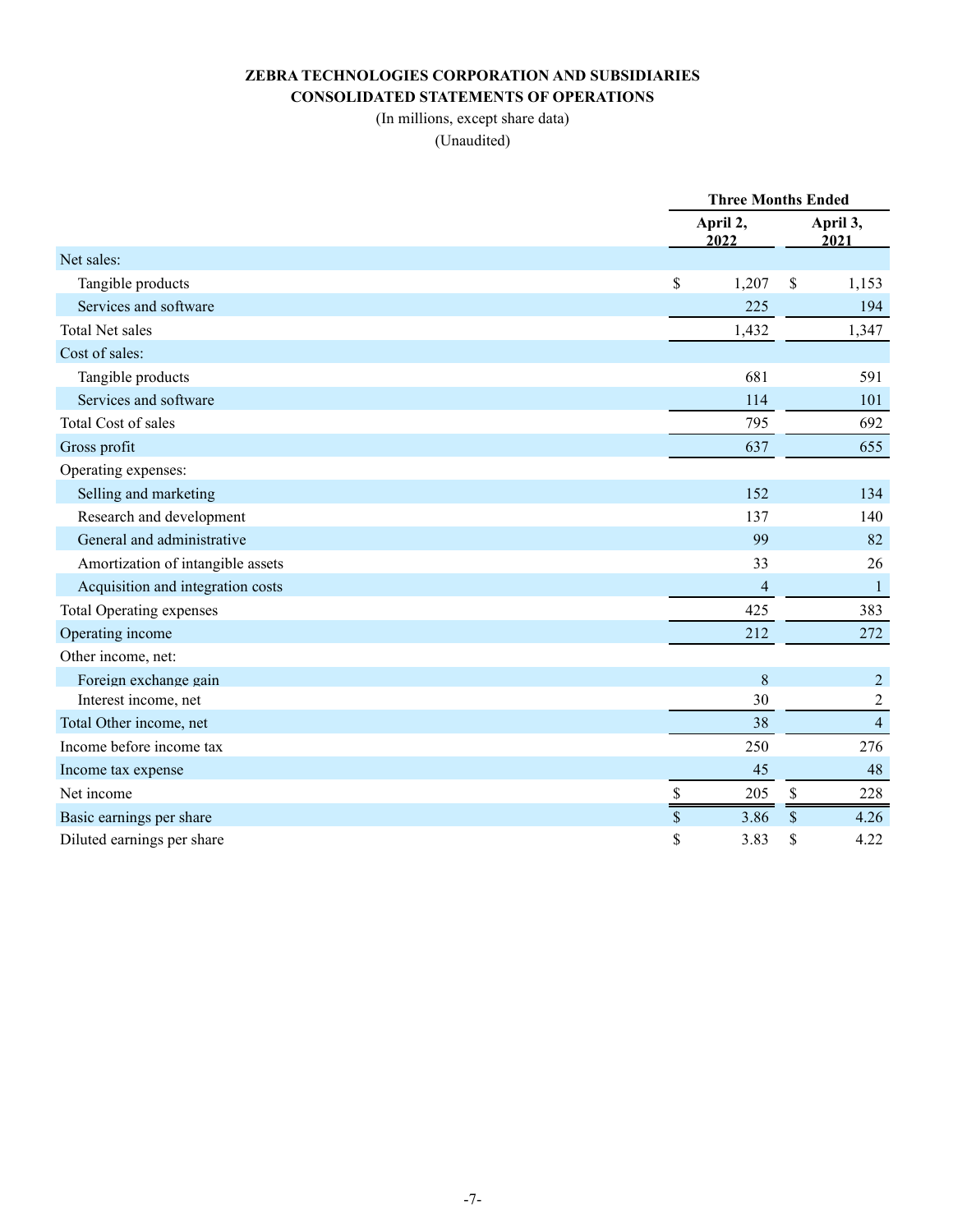# **ZEBRA TECHNOLOGIES CORPORATION AND SUBSIDIARIES CONSOLIDATED STATEMENTS OF CASH FLOWS**

# (In millions)

(Unaudited)

|                                                                                         |                           | <b>Three Months Ended</b> |                           |                  |
|-----------------------------------------------------------------------------------------|---------------------------|---------------------------|---------------------------|------------------|
|                                                                                         |                           | April 2,<br>2022          |                           | April 3,<br>2021 |
| Cash flows from operating activities:                                                   |                           |                           |                           |                  |
| Net income                                                                              | S                         | 205                       | \$                        | 228              |
| Adjustments to reconcile net income to net cash provided by operating activities:       |                           |                           |                           |                  |
| Depreciation and amortization                                                           |                           | 52                        |                           | 44               |
| Share-based compensation                                                                |                           | 17                        |                           | 16               |
| Deferred income taxes                                                                   |                           | (37)                      |                           | (2)              |
| Unrealized gain on forward interest rate swaps                                          |                           | (38)                      |                           | (12)             |
| Other, net                                                                              |                           | (1)                       |                           | (1)              |
| Changes in operating assets and liabilities:                                            |                           |                           |                           |                  |
| Accounts receivable, net                                                                |                           | (56)                      |                           | (15)             |
| Inventories, net                                                                        |                           | 22                        |                           | (17)             |
| Other assets                                                                            |                           | (19)                      |                           | (18)             |
| Accounts payable                                                                        |                           | (14)                      |                           | (30)             |
| <b>Accrued liabilities</b>                                                              |                           | (143)                     |                           | (47)             |
| Deferred revenue                                                                        |                           | 18                        |                           | 50               |
| Income taxes                                                                            |                           | 51                        |                           | 28               |
| Other operating activities                                                              |                           | (3)                       |                           |                  |
| Net cash provided by operating activities                                               |                           | 54                        |                           | 224              |
| Cash flows from investing activities:                                                   |                           |                           |                           |                  |
| Purchases of property, plant and equipment                                              |                           | (14)                      |                           | (10)             |
| Purchases of long-term investments                                                      |                           | (5)                       |                           | (13)             |
| Net cash used in investing activities                                                   |                           | (19)                      |                           | (23)             |
| Cash flows from financing activities:                                                   |                           |                           |                           |                  |
| Payments of long-term debt                                                              |                           | (25)                      |                           | (156)            |
| Proceeds from issuance of long-term debt                                                |                           | 130                       |                           |                  |
| Payments for repurchases of common stock                                                |                           | (305)                     |                           |                  |
| Net proceeds (payments) related to share-based compensation plans                       |                           | 5                         |                           | (6)              |
| Change in unremitted cash collections from servicing factored receivables               |                           | (25)                      |                           | (19)             |
| Net cash used in financing activities                                                   |                           | (220)                     |                           | (181)            |
| Effect of exchange rate changes on cash and cash equivalents, including restricted cash |                           | (2)                       |                           | (2)              |
| Net (decrease) increase in cash and cash equivalents, including restricted cash         |                           | (187)                     |                           | 18               |
| Cash and cash equivalents, including restricted cash, at beginning of period            |                           | 344                       |                           | 192              |
| Cash and cash equivalents, including restricted cash, at end of period                  | $\mathbb{S}$              | 157                       | $\sqrt{3}$                | 210              |
| Less restricted cash, included in Prepaid expenses and other current assets             |                           | (16)                      |                           | (33)             |
| Cash and cash equivalents at end of period                                              | \$                        | 141                       | $\mathcal{S}$             | 177              |
| Supplemental disclosures of cash flow information:                                      |                           |                           |                           |                  |
| Income taxes paid                                                                       | $\boldsymbol{\mathsf{S}}$ | 29                        | $\boldsymbol{\mathsf{S}}$ | 22               |
| Interest paid                                                                           | \$                        | 8                         | \$                        | 9                |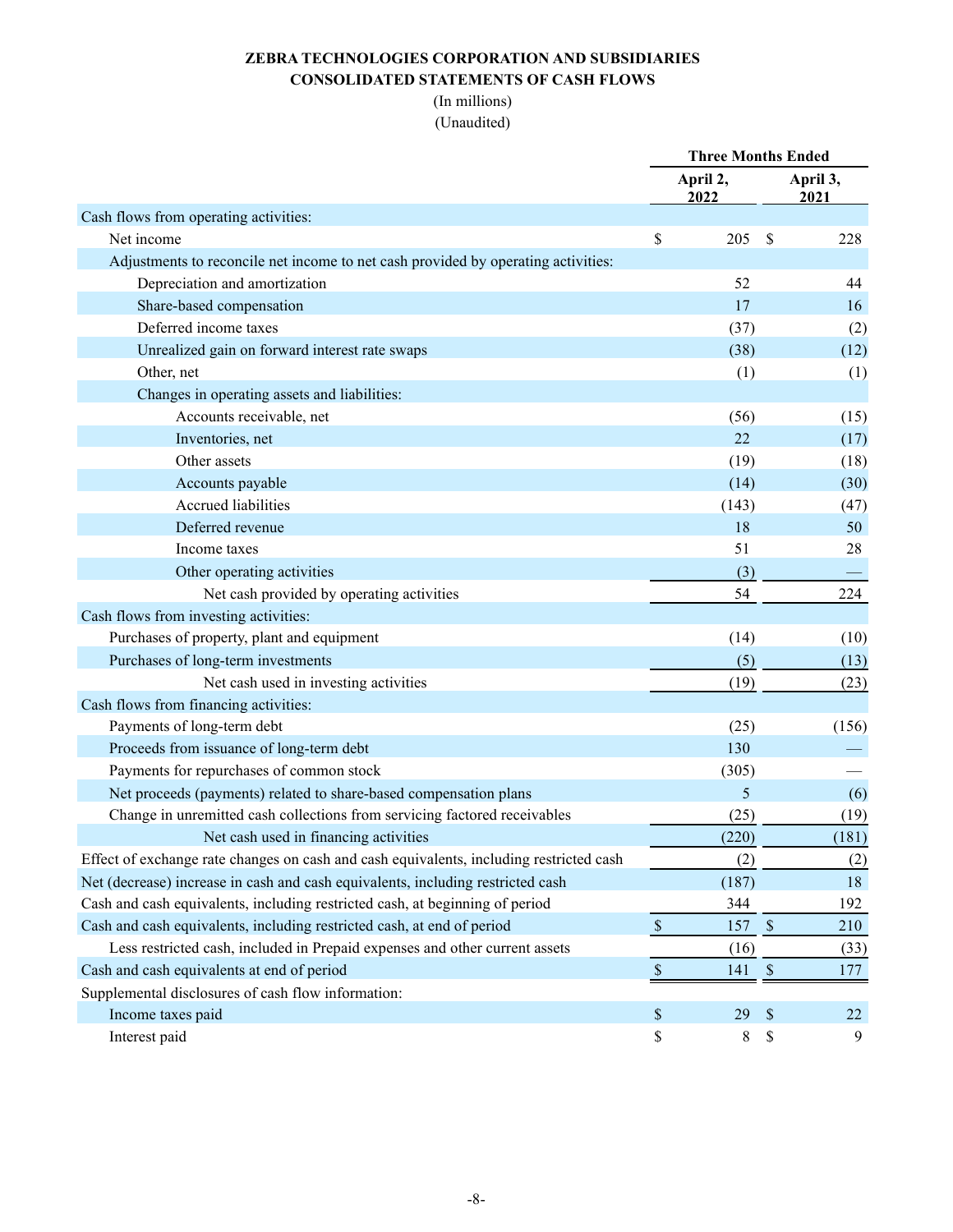#### **ZEBRA TECHNOLOGIES CORPORATION AND SUBSIDIARIES RECONCILIATION OF ORGANIC NET SALES GROWTH**

(Unaudited)

|                                                       | <b>Three Months Ended</b><br><b>April 2, 2022</b> |            |                     |  |  |  |
|-------------------------------------------------------|---------------------------------------------------|------------|---------------------|--|--|--|
|                                                       |                                                   |            |                     |  |  |  |
|                                                       | AIT                                               | <b>EVM</b> | <b>Consolidated</b> |  |  |  |
| Reported GAAP Consolidated Net sales growth           | $(8.2)\%$                                         | $12.7\%$   | $6.3\%$             |  |  |  |
| Adjustments:                                          |                                                   |            |                     |  |  |  |
| Impact of foreign currency translation <sup>(1)</sup> | $0.1\%$                                           | $0.1 \%$   | $0.1 \%$            |  |  |  |
| Impact of acquisitions $(2)$                          | $- \frac{9}{6}$                                   | $(1.2)\%$  | $(1.0)\%$           |  |  |  |
| Consolidated Organic Net sales growth                 | $(8.1)\%$                                         | 11.6 $%$   | 5.4 $%$             |  |  |  |

(1) Operating results reported in U.S. Dollars are affected by foreign currency exchange rate fluctuations. Foreign currency translation impact represents the difference in results that are attributable to fluctuations in the currency exchange rates used to convert the results for businesses where the functional currency is not the U.S. Dollar. This impact is calculated by translating the current period results at the currency exchange rates used in the comparable prior year period, inclusive of the Company's foreign currency hedging program.

(2) For purposes of computing Organic Net sales growth, amounts directly attributable to the acquisitions of Adaptive Vision, Fetch and Antuit are excluded for twelve months following their respective acquisitions.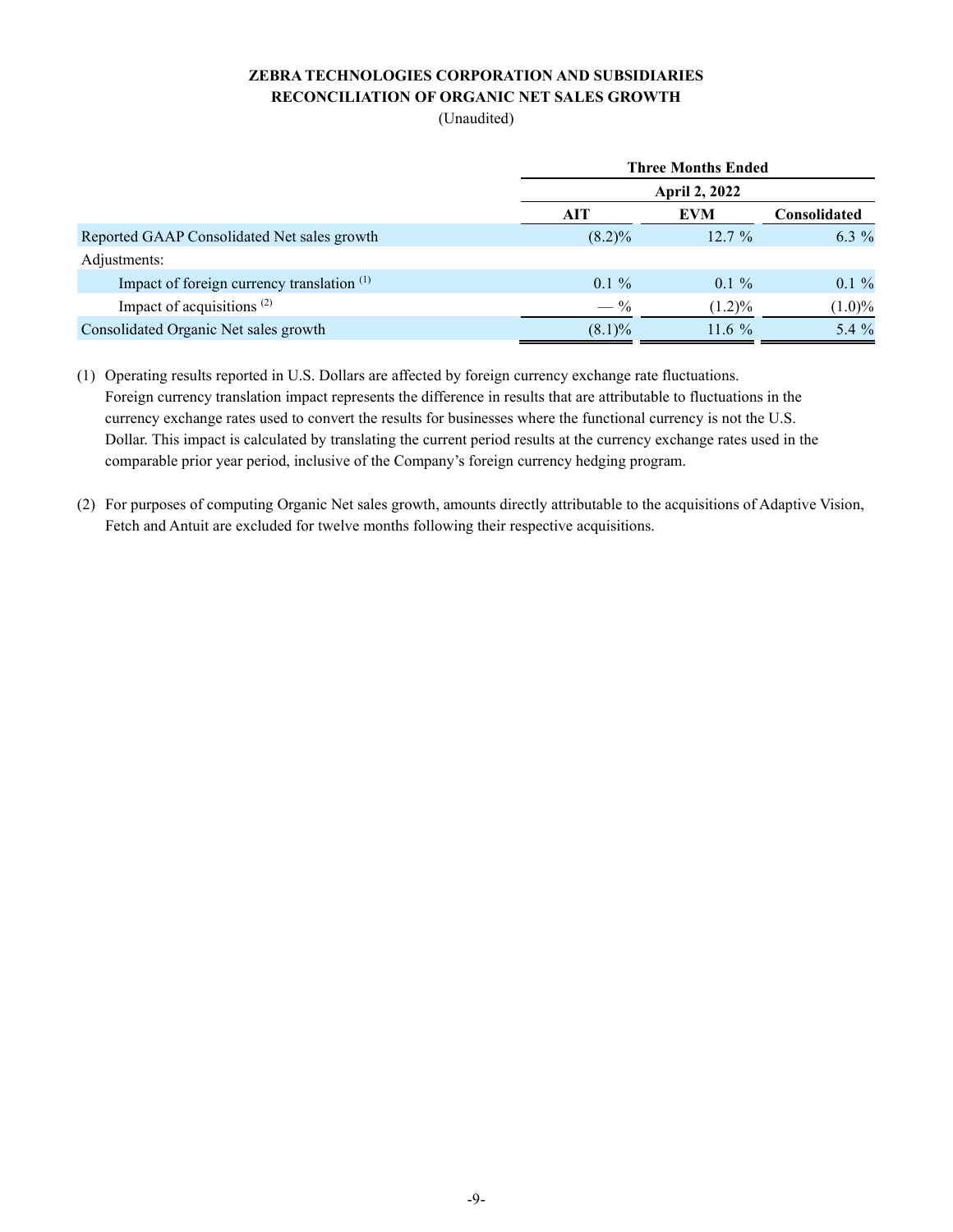# **ZEBRA TECHNOLOGIES CORPORATION AND SUBSIDIARIES**

#### **RECONCILIATION OF GAAP TO NON-GAAP GROSS MARGIN**

(In millions) (Unaudited)

|                                      | <b>Three Months Ended</b> |        |               |               |    |              |              |            |                           |               |    |              |
|--------------------------------------|---------------------------|--------|---------------|---------------|----|--------------|--------------|------------|---------------------------|---------------|----|--------------|
|                                      |                           |        |               | April 2, 2022 |    |              |              |            |                           | April 3, 2021 |    |              |
|                                      |                           | AIT    |               | <b>EVM</b>    |    | Consolidated |              | <b>AIT</b> |                           | <b>EVM</b>    |    | Consolidated |
| GAAP                                 |                           |        |               |               |    |              |              |            |                           |               |    |              |
| Reported Net sales <sup>(1)</sup>    | \$                        | 394    | $\mathcal{S}$ | 1,038         | \$ | 1,432        | \$           | 429        | $\boldsymbol{\mathsf{S}}$ | 921           | \$ | 1,347        |
| Reported Gross profit <sup>(1)</sup> |                           | 154    |               | 483           |    | 637          |              | 207        |                           | 451           |    | 655          |
| <b>Gross Margin</b>                  |                           | 39.1 % |               | 46.5 $%$      |    | 44.5 %       |              | 48.3 %     |                           | 49.0 %        |    | 48.6 %       |
|                                      |                           |        |               |               |    |              |              |            |                           |               |    |              |
|                                      |                           |        |               |               |    |              |              |            |                           |               |    |              |
| Non-GAAP                             |                           |        |               |               |    |              |              |            |                           |               |    |              |
| Adjusted Net sales                   | \$                        | 394    | $\mathbb{S}$  | 1,038         | \$ | 1,432        | $\mathbb{S}$ | 429        | $\mathbb{S}$              | 921           | \$ | 1,350        |
| Adjusted Gross profit <sup>(2)</sup> |                           | 154    |               | 484           |    | 638          |              | 207        |                           | 453           |    | 660          |
| <b>Adjusted Gross Margin</b>         |                           | 39.1 % |               | 46.6 %        |    | 44.6 %       |              | 48.3 %     |                           | 49.2 %        |    | 48.9 %       |
|                                      |                           |        |               |               |    |              |              |            |                           |               |    |              |

(1) Consolidated results include corporate eliminations related to business acquisition purchase accounting adjustments that are not reported in segment results.

(2) Adjusted Gross profit excludes business acquisition purchase accounting adjustments and share-based compensation expense.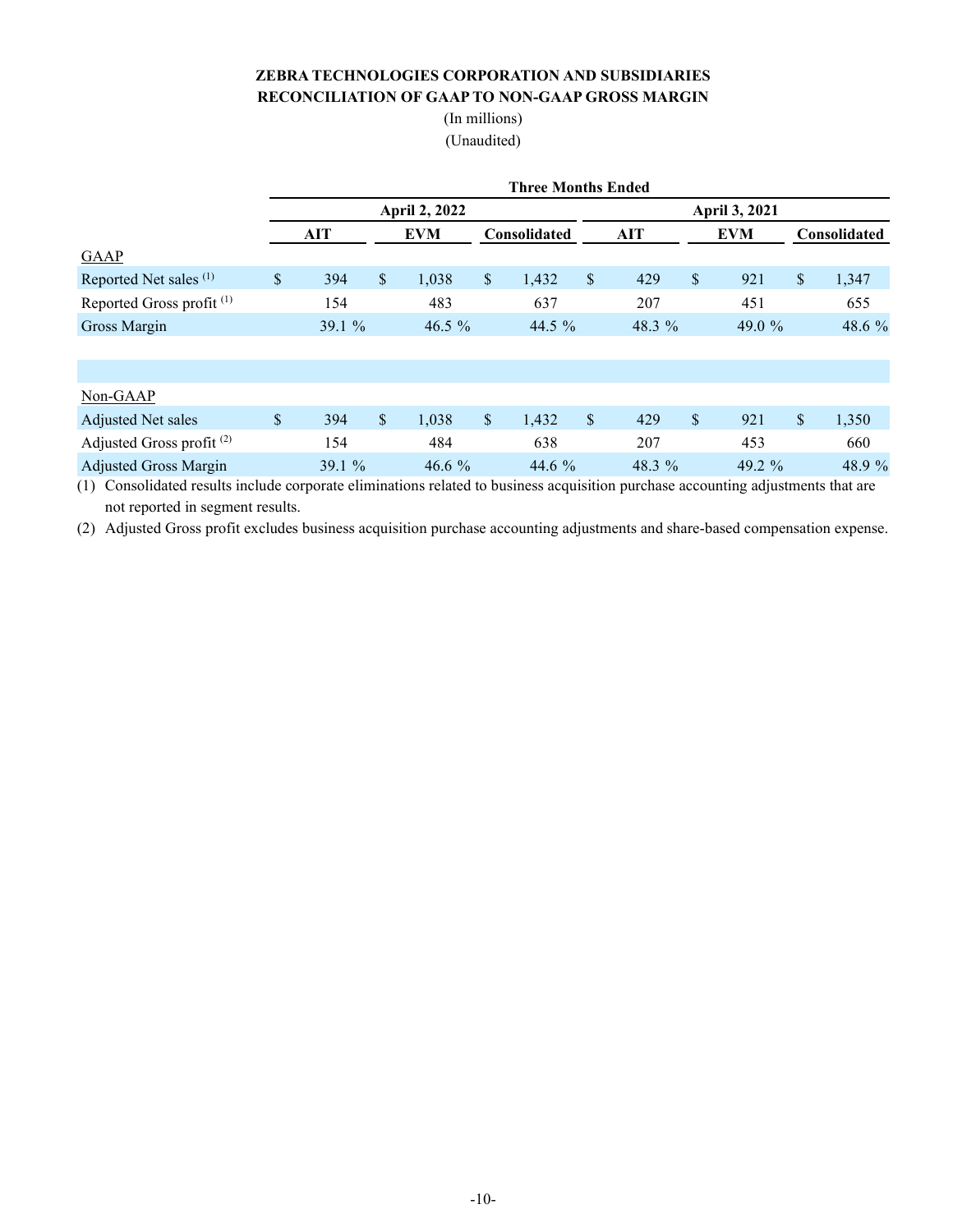# **ZEBRA TECHNOLOGIES CORPORATION AND SUBSIDIARIES**

### **RECONCILIATION OF GAAP TO NON-GAAP NET INCOME**

(In millions, except share data)

(Unaudited)

|                                                            |                      | <b>Three Months Ended</b> |                  |  |  |
|------------------------------------------------------------|----------------------|---------------------------|------------------|--|--|
|                                                            | April 2,<br>2022     |                           | April 3,<br>2021 |  |  |
| <b>Net income</b>                                          | $\mathcal{S}$<br>205 | $\mathbf{\hat{s}}$        | 228              |  |  |
| Adjustments to Net sales $^{(1)}$                          |                      |                           |                  |  |  |
| Purchase accounting adjustments                            |                      |                           | 3                |  |  |
| <b>Total adjustments to Net sales</b>                      |                      |                           | $\mathcal{E}$    |  |  |
| Adjustments to Cost of sales $(1)$                         |                      |                           |                  |  |  |
| Share-based compensation                                   |                      |                           | 2                |  |  |
| <b>Total adjustments to Cost of sales</b>                  |                      |                           | $\mathcal{D}$    |  |  |
| Adjustments to Operating expenses <sup>(1)</sup>           |                      |                           |                  |  |  |
| Amortization of intangible assets                          | 33                   |                           | 26               |  |  |
| Acquisition and integration costs                          | 4                    |                           | -1               |  |  |
| Share-based compensation                                   | 16                   |                           | 19               |  |  |
| <b>Total adiustments to Operating expenses</b>             | 53                   |                           | 46               |  |  |
| Adjustments to Other income (expense), $net^{(1)}$         |                      |                           |                  |  |  |
| Amortization of debt issuance costs and discounts          |                      |                           | 1                |  |  |
| Investment gain                                            |                      |                           | (1)              |  |  |
| Foreign exchange gain                                      | (8)                  |                           | (2)              |  |  |
| Forward interest rate swap gain                            | (34)                 |                           | (8)              |  |  |
| Total adjustments to Other income (expense), net           | (42)                 |                           | (10)             |  |  |
| Income tax effect of adjustments <sup>(2)</sup>            |                      |                           |                  |  |  |
| Reported income tax expense                                | 45                   |                           | 48               |  |  |
| Less: Adjusted income tax expense                          | (48)                 |                           | (59)             |  |  |
| Total adiustments to income tax                            | (3)                  |                           | (11)             |  |  |
| Total adjustments                                          |                      | 9                         | 30               |  |  |
| <b>Non-GAAP Net income</b>                                 |                      | 214S                      | 258              |  |  |
| GAAP earnings per share                                    |                      |                           |                  |  |  |
| <b>Basic</b>                                               |                      | $3.86$ \$                 | 4.26             |  |  |
| Diluted                                                    | 3.83                 |                           | 4.22             |  |  |
| Non-GAAP earnings per share                                |                      |                           |                  |  |  |
| Basic                                                      | 4.04                 |                           | 4.83             |  |  |
| Diluted                                                    | 4.01                 |                           | 4.79             |  |  |
|                                                            |                      |                           |                  |  |  |
| Basic weighted average shares outstanding                  | 53,021,423           |                           | 53,484,265       |  |  |
| Diluted weighted average and equivalent shares outstanding | 53,446,740           |                           | 53,964,330       |  |  |

(1) Presented on a pre-tax basis.

(2) Represents adjustments to GAAP income tax expense commensurate with pre-tax non-GAAP adjustments (including the resulting impacts to U.S. BEAT/GILTI provisions), as well as adjustments to exclude the impacts of certain discrete income tax items and incorporate the anticipated annualized effects of current year tax planning.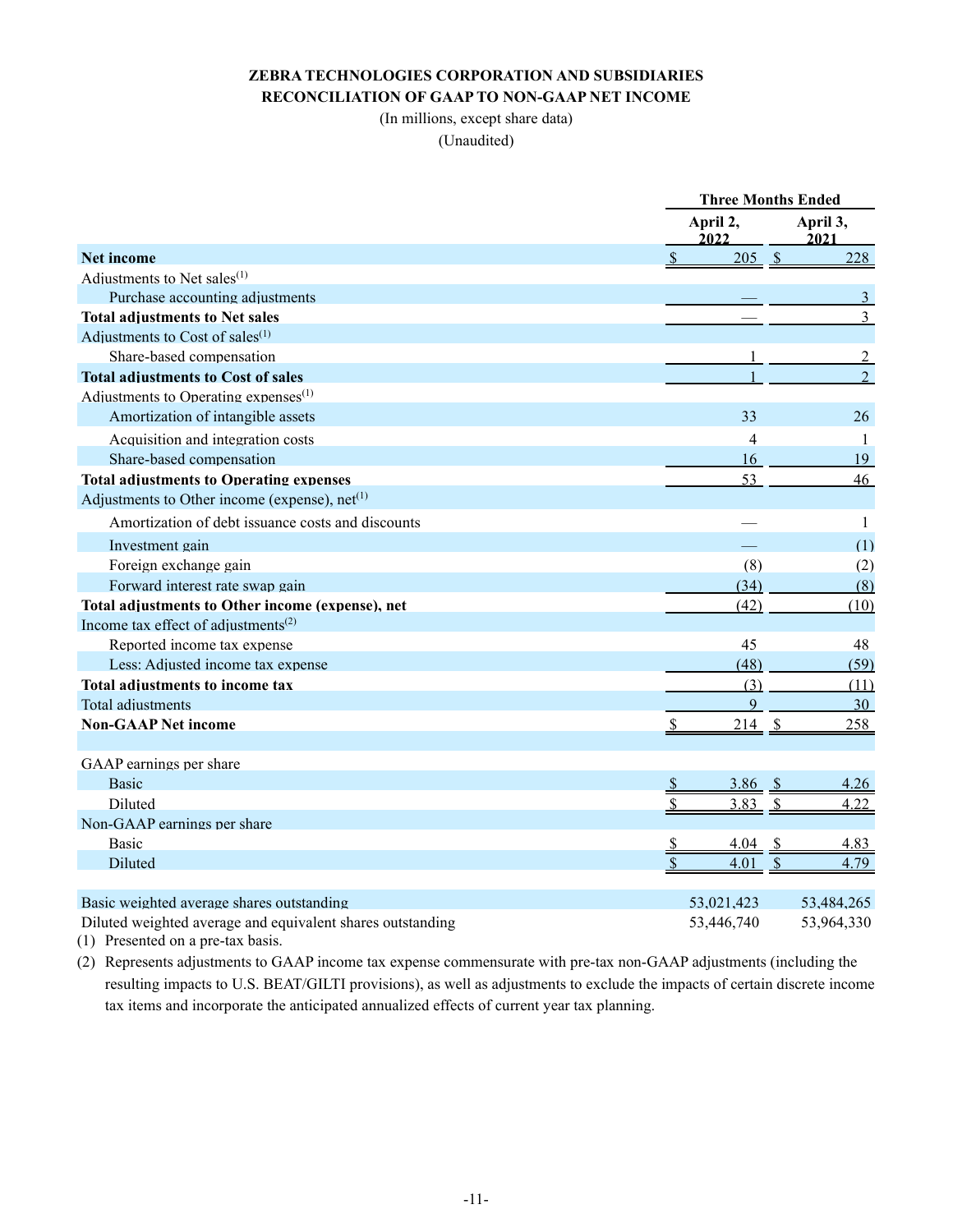#### **ZEBRA TECHNOLOGIES CORPORATION AND SUBSIDIARIES GAAP to NON-GAAP RECONCILIATION TO EBITDA**

# (In millions)

(Unaudited)

|                                         |                     | <b>Three Months Ended</b> |
|-----------------------------------------|---------------------|---------------------------|
|                                         | April 2,<br>2022    | April 3,<br>2021          |
| Net income                              | $\mathbb{S}$<br>205 | $\mathbb{S}$<br>228       |
| Add back:                               |                     |                           |
| Depreciation                            | 19                  | 18                        |
| Amortization of intangible assets       | 33                  | 26                        |
| Total Other income, net                 | (38)                | (4)                       |
| Income tax expense                      | 45                  | 48                        |
| <b>EBITDA</b> (Non-GAAP)                | 264                 | 316                       |
|                                         |                     |                           |
| Adjustments to Net sales                |                     |                           |
| Purchase accounting adjustments         |                     | 3                         |
| Total adjustments to Net sales          |                     | 3                         |
| Adjustments to Cost of sales            |                     |                           |
| Share-based compensation                |                     | 2                         |
| Total adjustments to Cost of sales      |                     | $\overline{2}$            |
| Adjustments to Operating expenses       |                     |                           |
| Acquisition and integration costs       | 4                   |                           |
| Share-based compensation                | 16                  | 19                        |
| Total adjustments to Operating expenses | 20                  | 20                        |
| Total adjustments to EBITDA             | 21                  | 25                        |
| Adjusted EBITDA (Non-GAAP)              | 285                 | \$<br>341                 |
|                                         |                     |                           |
| Adjusted EBITDA % of Adjusted Net Sales | 19.9 %              | 25.3 %                    |

# **FREE CASH FLOW**

|                                                  | <b>Three Months Ended</b> |  |                  |  |  |  |
|--------------------------------------------------|---------------------------|--|------------------|--|--|--|
|                                                  | April 2,<br>2022          |  | April 3,<br>2021 |  |  |  |
| Net cash provided by operating activities        | 54                        |  | 224              |  |  |  |
| Less: Purchases of property, plant and equipment | [14]                      |  | 10)              |  |  |  |
| Free cash flow (Non-GAAP) <sup>(1)</sup>         | 40                        |  | 214              |  |  |  |

(1) Free cash flow is defined as Net cash provided by operating activities in a period minus purchases of property, plant and equipment (capital expenditures) made in that period. This measure does not represent residual cash flows available for discretionary expenditures as the measure does not deduct the payments required for debt service and other contractual obligations or payments for future business acquisitions. Therefore, we believe it is important to view free cash flow as a measure that provides supplemental information to our entire statements of cash flows.